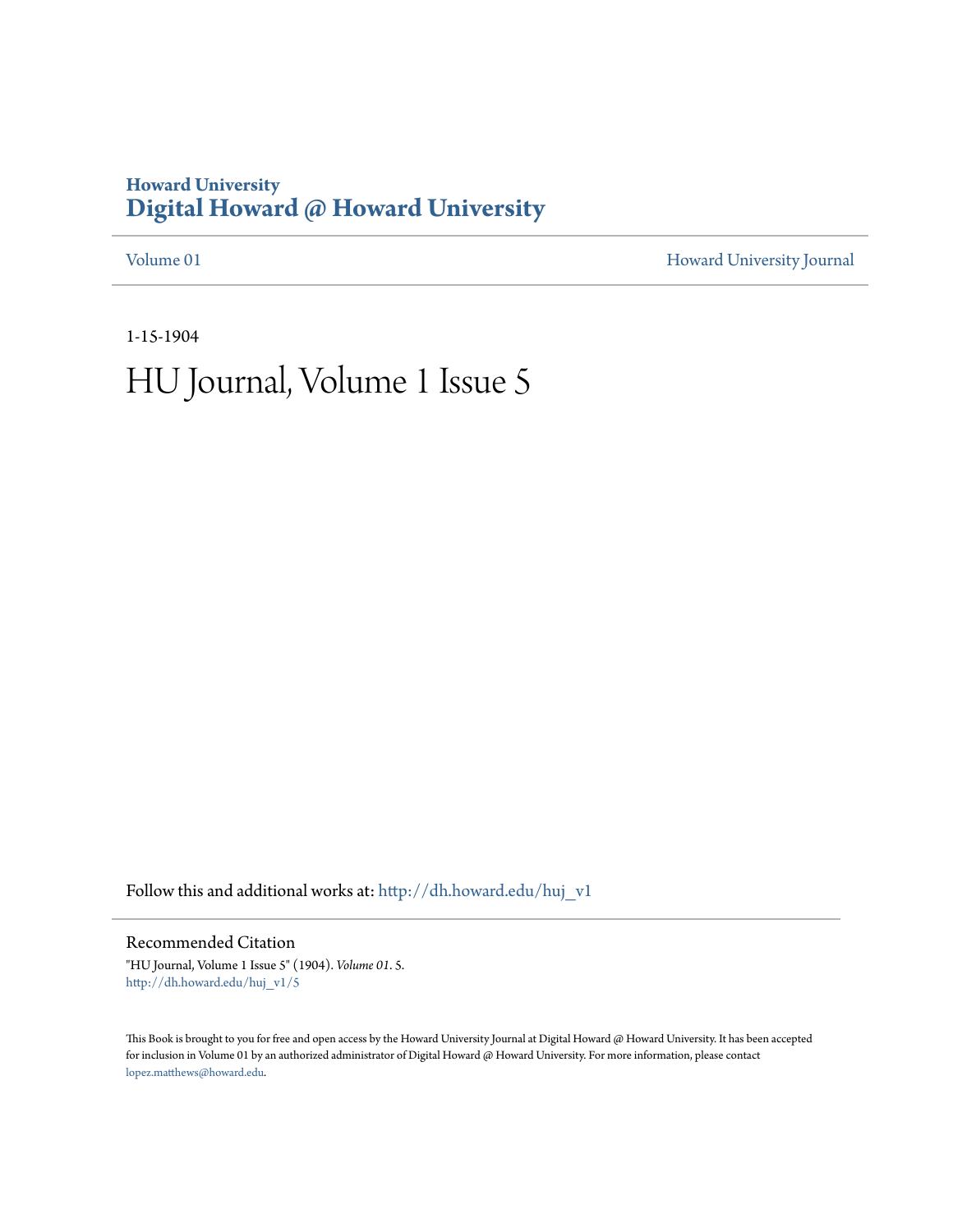# The University Journal

{

 $u \circ v$ ,  $\mathcal{L} \leftarrow \{ \emptyset \}$  ,  $\mathcal{L} \leftarrow \{ \mathcal{L} \}$ 

/ (' ' . + V Lucco-s ...

 $t \in \mathbb{R}$ 

**1**

spgf

/ *V ' . U .*

# The Teaching oi Pedagogy.

BY LEWIS B. MOORE. PH. D., Dean of Teachers' College.

The impetus to the study of Pedagogy, or the Science and Art of Education, was given us by Germany, where teaching has been a distinct profession since the close of the Napoleonic wars. In 1707 Professor Francke, of Halle, established a Teachers' Seminary as an outgrowth of several years' trial in the training of teachers. Under Francke's influence more than a thousand public schools were organized by Frederick William I. and placed under teachers especially trained for their work. Frederick the Great followed the policy of securing trained teachers for elementary schools, and ordered that only persons who had been professionally trained in a teachers' seminary should be eligible for appointment as teachers in elementary schools supported by the Crown.

Frederick the Great died in 17S6, leaving unfinished many plans for the improvement of the teaching profession ; but his spirit passed on to his successors, and every decade lias seen some improvement in the German educational system, some new requirement for those who would enter upon the teaching profession. With these requirements have come fitting rewards, increased emol uments and influence, till now we find in Germany the best equipped and most exclusive body of teachers in the world, each of whom is a highly honored member of the civil service.

The example of establishing pedagogical chairs and teachers' seminaries in German universities which has given to Germanv such an incomparable teaching body, has been followed by other countries. Since 1876 the ••Bell chairs of the Theory, History and Art of Educa lion'' have exisited in the Universities of St. Andrews and Edinburgh.

More recently our own country has yielded to the growing demand for professionally trained teachers, and have established chairs and departments of pedagogy and practice schools in connection with colleges and universities.

In 1873 Iowa University organized the first permanent chair of pedagogy in connection with the chair ofgen eral philosophy.

In 1879 the University of Michigan organized a department of the "Science and Art of teaching."

In 1896 the U. S. Commissioner of Education reported 192 colleges and universities having pedagogical courses in '94-'9S. Of these twenty-seven were maintaining organized departments of pedagogy or teachers' colleges.

c:

In report of  $1901$  the total number of universities with teachers' taining courses is  $371$ . These schools, colleges and universities are confirming the belief of modern educational thought and practice, that educational methods are based upon profound philosophy, the careful study of which is essential to one who chooses to follow the art ot teaching. It is now generally admitted that a college graduate, though far superior in his attainments to a high school or normal shod graduate, is as unfitted for teaching as for practice of law or medicine without pro. fessional training.

The progressive colleges are recognizing this, and provide pedagogical training for undergraduates. The Teachers' College of Columbia University, the College of Education at Chicago University, the School of Pedagogy of New York University, School of Education of University of Wisconsin, and the pedagogical departments of Harvard, University of Pennsylvania, Cornell, Syracuse, Clark, and many of the Western Universities are recognition of the fact early embodied in the German educational system, that teaching, like all other professions, requires special training.

Along with the duties of research and teaching, it is a function of a university to provide society with teachers. Until recently the university has left this work to the normal schools whose curricula were already too much crowded with academic work which ordinarily lowers the standard as well as the usefulness of such a school. It will always be necessary doubtles to offer academic work in professional schools, but even in this necessity the professional spirit and method should be maintained. The difference between professional study and academic study has been well expressed by the Committee of Fifteen: " Professional study differs widely from academic study. In the one science is studied in its relation to the studying mind; in the other in reference to its principles and applications. The aim of one kind of study is power to apply; of the other, power to present. The tendency of one is to bring the learner into sympathy with the natural world, of the other with the child world,  $*$   $*$   $*$   $*$   $*$ the child world. who learns that he may know and he who learns that he may teach are studying in quite different mental attitudes. One works for a knowledge of subject matter ; the other that his knowledge may have due organization, that he may bring to consciousness the apperceiving ideas by means of which matter and method may be suitably conjoined."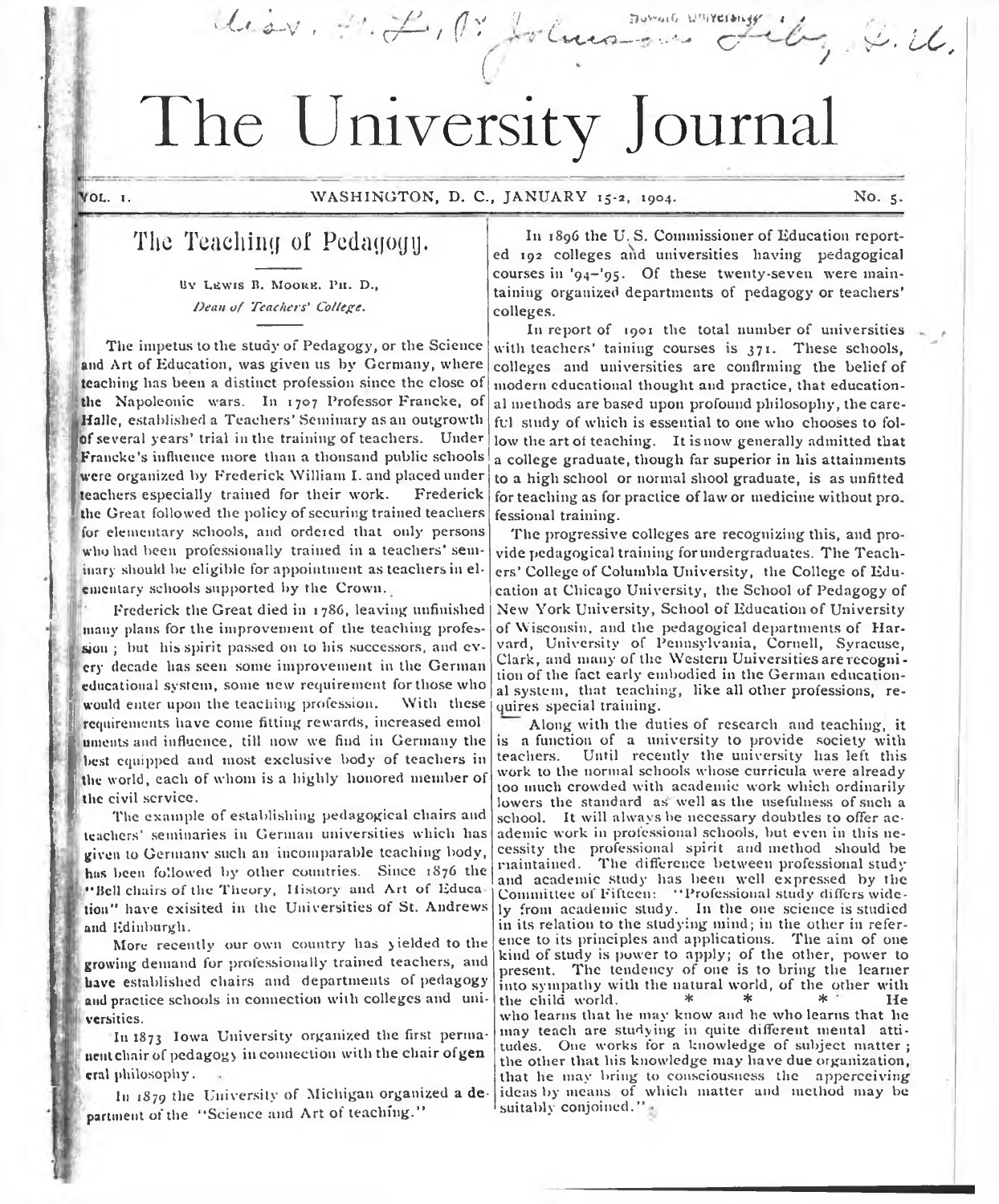#### **GLAD TIDINGS**

#### From Rev. Dr. Geo. Frazier Miller.

#### AN ALUMNUS OF HOWARD.

Former students of the University— graduates and partial coursemcu— resident in the City of New York and its vicinity, met on Monday afternoon, January 25, at the 53rd Street Branch of the Y. M. C. A. and duly organized themselves into the New York Alumni Association of Howard University.

The event was a genuinely happy one, in that it brought together friends and former fellow students who had been separated for many years— some twenty or more.

Letters were received from many who, on account of sickness or stress of business, were not privileged to respond to the call for organization, *in propia persona.*

All who presented themselves or were represented by letters, expressed their hearty approval of the movement and pledged to it their earnest support.

The response to the call, and the information furn ished respecting many whose location has not been found, revealed the fact that, hereabouts, there is an in' credible number of Howardites, lawful assets of the University, who are doing a noble and telling work, whose success, in their respective fields, eminently creditable, and should redound to the honor and fame of their alma mater.

The association was launched auspiciously and promises to prove a towering success.

The installation of officers will take place at the time of the annual banquet, when it is hoped President Gordon, or some representative of the University, may be present. The officers elected are :

Prof. James M. Gregory, M. A., President.

Rev. Geo. Frazier Miller, A. M., Vice President. Rev. A. J. Henry, 2nd Vice President.

Mrs. Maria R. Lawton, (nee Perkins) Cor. Secretary. Miss Emily If . Johnston, Recording Secretary.

Counsellor F. F. Giles, L. L. B., Treasurer.

There was an enrollment of twenty-six members; twenty eligibles, of whom information was given will be communicated with and invited into membership. The general good cheer of those from whom word was received leads to the belief that those to be communicated with will gladly unite with the association and thus augment the number already large.

#### **Summer School at Howard.**

Among the interesting things done by the Uni versity at its semiannual meeting held Tuesday, January 19th, 1904, was the establishment of a Summer School in connection with "The Teachers College."

The work of the Summer School will begin July, 1904. Dr. L. B. Moore, Dean of the Teachers *\* the public. College has been placed in charge of the school.

Plans for this new department of the University are now being formulated by the one in charge with great zeal and ernestness and it is his aim and intention to make the Summer School at Howard equal to any in the country. The courses to be offered will be both Academic and Industrial and will meet the requirements of the times. It is encouraging to every alumnus as well as to the students of the University to see the work of the University making such rapid progress.

With the revision of the course in the College of Arts and Sciences, an increase in the membership of the faculty in the New Summer School, Howard will undoubtedly increase in its influence and usefulness.

Requirements for admission to the University are already high; but hereafter entrance will be gained only through the highest kind of scholarship.

J. B. A.

#### **The New Glee Club.**

A movement has been just started looking toward the organization of a Glee Club among the members of the various departments of the University and especially members of the Athletic Association. This Club will be known as the Athletic Association Glee Club of Howard University and will in no way interfere with the President's Glee Club which represents the Music Department of the University.

For a long time the Association has fell the need of such an organization as an auxiliary and now everything points towards meeting this need.

It is hoped that in the near future the Association will be able to send the Club on trips along with its teams and in this way place the University more and more before ! the public in a direct way. Every school is proud of its Glee Club. Howard will undoubtedly be proud of hers. While the President's Glee Club is now purely a local organization the Athletic Association will endeavor to make its club one of a far-reaching sort. At certain seasons of the year clubs of the leading schools are sent on annual trips and the public, especially the alumni of the schools of which the clubs form a part, are made to feel the all powerful influence of such organizations. This is the real purpose of the organization now on foot.

A few weeks ago the University Band was organized and showed to us what we can do if we but try. A few weeks from now we shall have a Glee Club and again prove that we have talent among us which is worth our effort. It is the hope of the Association that all members possesing musical talent will be ready when called upon to aid in this great movement. Mr. L. E.M. Banks, of the Medical College, one of our well known athletes, will direct the club and we feel that through his efforts, the assistance of the members of the various departments and the association, we will soon have our club before

J. B. Allen.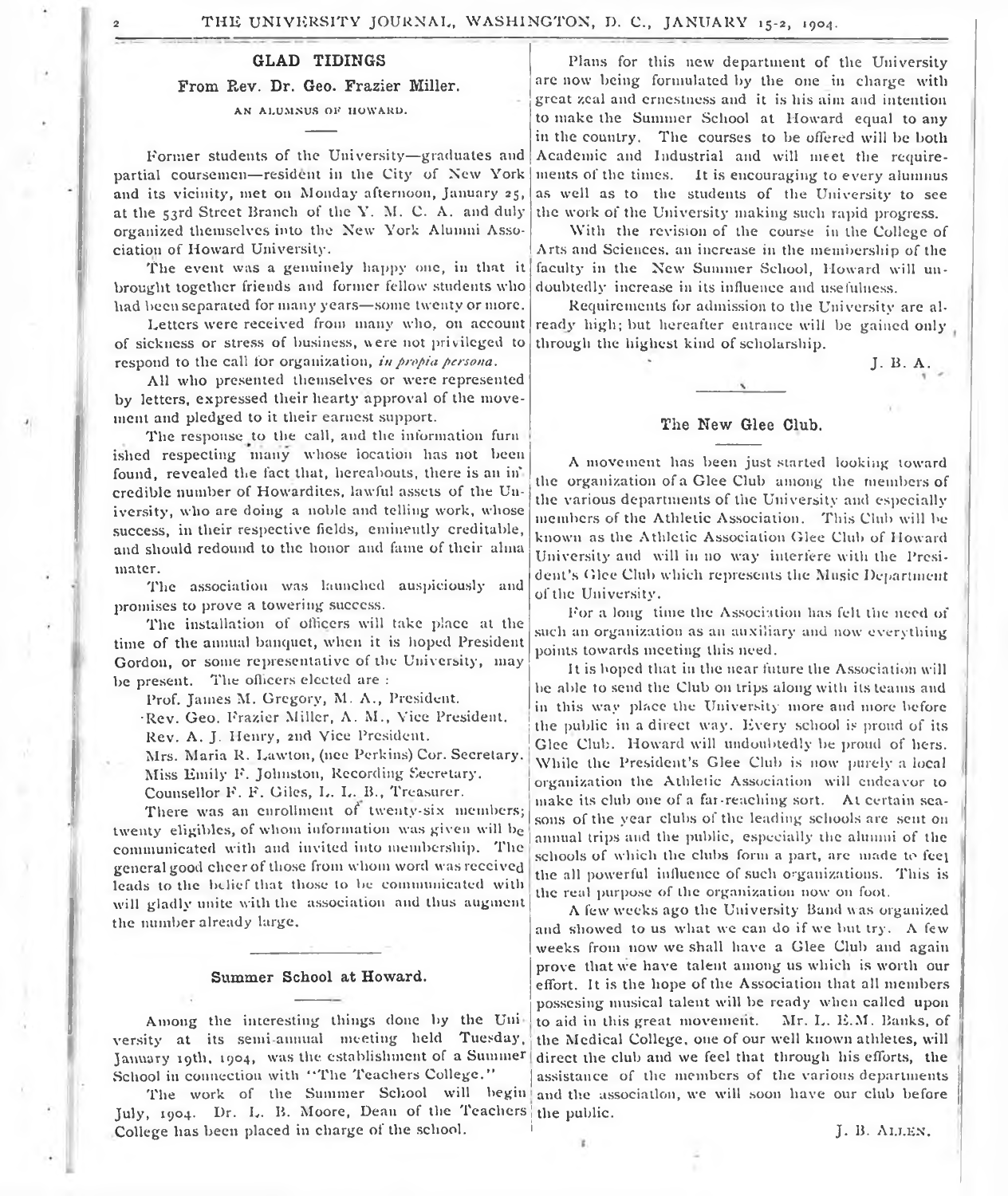#### **Foot Ball Players' Banquet.**

The banquet given the Football players at Murray's Cafe, 14th and S Streets N. \V., was the closing event of I<sub>II</sub><br>**B**<sup>I</sup><sub>I</sub>I<sub>I</sub> the season of 1903. That it was fitting to crown so glorious a year with so glorious an occasion can hardly be doubted by any body.

The large T-shaped banquet table was tastefully decorated with palms, ferns and snow-white chrysanthemums while above all floatad in all of its majesty and glory the White and Blue of our Alma Mater. On the right side of the table sat the Varsity, on the left the Re serves, the magnificent form of Coach Smith graced the foot, while Captain Washington and the chair made vacant by the abscence of Prof. C. C. Cook, occupied the head, with Manager DeReef, Coach Wilkinson and Mr. Dodd on their immediate right. Messrs. Allen and Foster on the left, making in all forty six persons.

It was a gay party with enthusiasm running high. College yells and songs rent the air. " Oh Howard General Howard," " They Rambled till Howard cut them 1 down," " Way Down in Yank de yank," The Under taker Song and many others made the very walls re-! sound their echo. Rah, rah, rah, rah rah rah, rah rah rah, Howard, Howard, Howard, H-O-W-A-R-D, Howard, was given with snappy. deep tones which made it sound like so many hungry lions about meal-time,

f

ù  $\mathbf{d}$ t. it

 $\alpha$ 溟

 $111$  $id$  $r$ e its rs. cal to lcaou the fee1  $5.1S$ 

ized few gain our ibers upon  $S, of$ , will the nents efore

W.

Uverv man came in for his share of praise. " What's the matter with Prof. Cook? He's alright. What's the matter with Prof. Smith? He's alright. What's the matter with Manager De Reef? He's alright. What's the matter with Captain Washington? He's alright. What's the matter with this man and that man could be heard on all sides.

The varsity quartet composed of Messrs. Banks, Bailey, Brownley and Shorter rendered several fine selections between courses.

Although there were *no sioiftly flowing gobtets,* Baccu> being conspicuous by his absence, nevertheless there Was much conversation over the cup. Whenever a toast was proposed every man with one accord raised high his glass and drank of the delicious mellow draught, not such however, as the Faithful Achates would have recommended, but such «.s the generous Great Falls and Rock Creek can afford in rainy weather.

The last course having now been served, Mr. J. B. Allen read a very interesting letter from Professor Cook who was unable to be present himself because of injuries received in trying to break up an interference; an instrument of his own device.

Capt. Washington mentioned the fact,that during his captaincy of three years one hundred and seventy-five points had been scored for the University while her goal line had not been in danger once. He also said : " Now that you are about to elect your captain for 1904, I would leave you this advice. Elect a mar. who first of all is a foot ball player, a man who knows the game and plays it. In the second place; elect a man whom you respect, and

whom you are willing to serve. Having, done that, follow and obey him. Success must be your reward."

Manager DeReef among other things said: "I notice that there is a tendency here tonight to ransack the past. Of that, none here are better qualified to speak than I, having been around the University from the time when the memory of man ran not to the contrary. I remember when all football games had to be played in some park in the city because the University authorities did not allow match games on the campus. I can remember even since the game has been played on our athletic field, that match games were played on a gridiron indicated by side and goal lines only. In those days it was all the Varsity could do to score a victory over the High School, but to day our second team is able to pile up a large score on them; thus you see, that progress in Athletics has been great, especially in foot ball."

Time having arrived for the election of Captain, Mr. F. Douglass Morton of the Varsity, in a very eloquent speech nominated Mr. John Shorter the veteran left end. Mr. Shorter in turn nominated his running mate Mr. Bailey. Dr. McClellan put in nomination Mr. Bayton of the Medical College. The nomination now closed and a vote taken, only Varsity men being allowed to vote. Manager DeReef presided. Out of a possible eighteen votes, Mr. Shorter received fifteen, and was therefore declared elected captain of the team of 1904.

W. II. W.

#### **The Henry A. Brown Prize Debate.**

According to custom, in the spring of this year the Henry A. Brown Prize Debate under the auspices of the Alpha Phi will take place in the Andrew Rankin Chapel. The following speakers have been appointed : Affirmative— J. II. Dodd, '05; M. A. Morrison, '07; R. H. W. Pinkett, '04. Negative-J. G. Logan, '05 (Ped.); F. D. Morton, '06; D. M. Baxter, '04 (Theol.)

The subject to be discussed is, Resolved, That the U. S. Government possesses the elements of permanency.

A committee has been appointed to arrange the debate, and is sparing no pains to make the event a success.

The Alpha Phi Literary Society has appointed a committee to consider a challenge which was received from Union College of Richmond, Va. At present, notwithstanding the fact that the committee has not met, everything points toward the acceptance of the challenge, if certain slight modifications in the wording of it are agreed to.

Undoubtedly we can feel assured that the entliusi asm manifested on the campus at contests, will be transferred to the hall where men struggle not for gladiatorial honors, but to give evidence of a superior faculty of reasoning and of greater oratorical ability.

1

o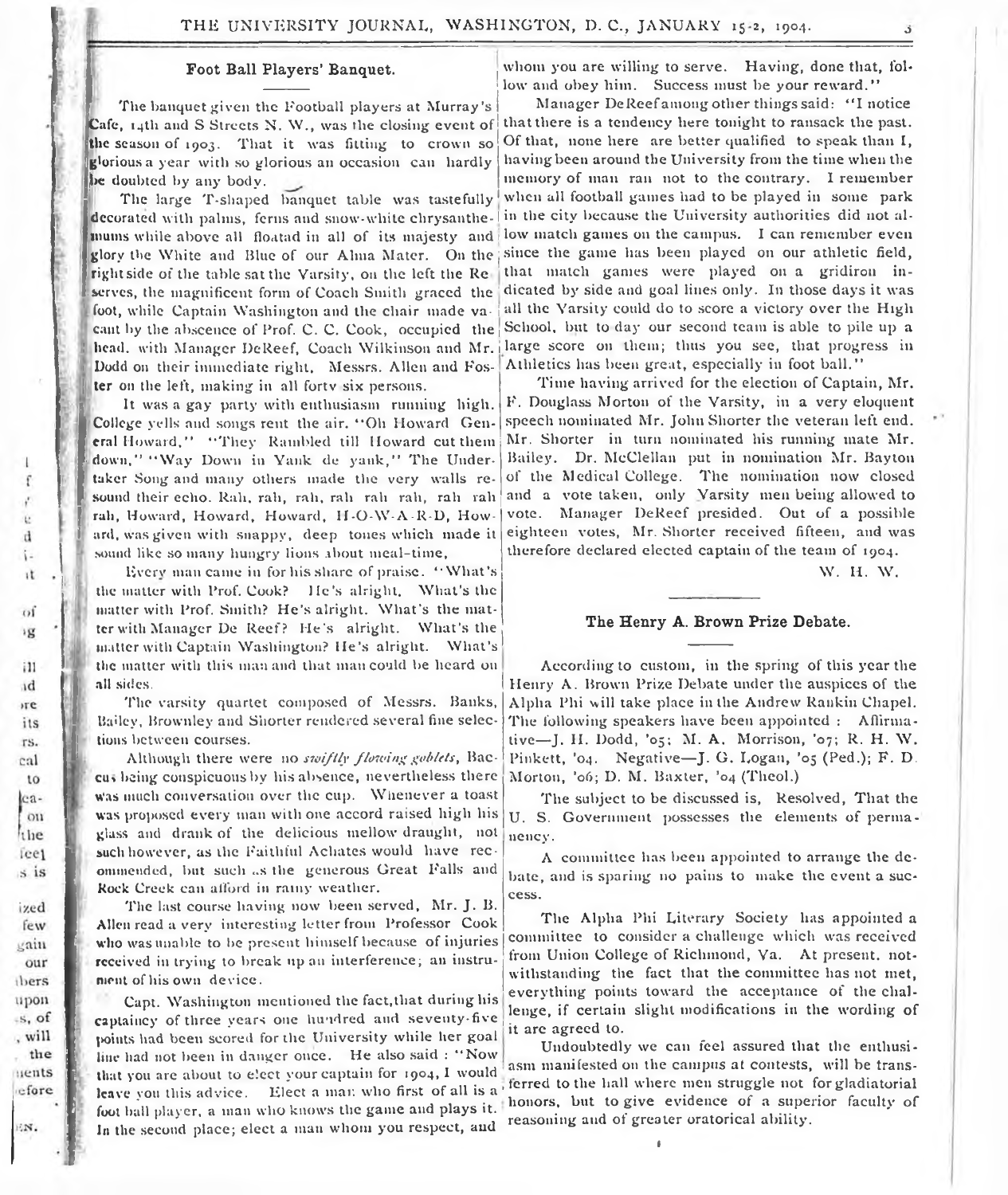# **The University Journal.**

PUBLISHED SEMI-MONTHLY BY THE STUDENTS' PUBLISHING Association of Howard University.

TERMS-50 Cents per. year, - Single Copy, 5 Cents.

#### OFFICERS :

CHARLES A. MANNS, '04. *Editor-in-Chief*. *Associate Editors:* { W. T. NELSON, A. B.<br>{ S. N. YOUNG, '04. W. T. NELSON, A. B., MEDIC."04. J. B. A l l e n , '04, . . . *Business Manager*

W. H. WASHINGTON, '04, - Assistant Business Manager.

STAFF:

J. S. CARTER, '04. **J . F r a n c i s C a r r o l l , '**04**.** GEO. HERRIOT DEKEEF, A. B., Law, '05. C. C. LATHERS, '04. J. W. MANONEY, Theology, '04. J. R. MARTIN, '04. M. M. MORTON, '04. R. H. W. PINKETT, '04. JAMES WATERS, JR., '04.

Address all communications to THE UNIVERSITY JOURNAL. Howard University, Washington, D. C.

Students and Alumni of the University are invited to contribute.

Entrance at Post-Office at Washington, D. C., as second class mail matter applied for.

WASHINGTON, D. C., JAN. 15-2, 1904.

#### *PUBLIC DANCES.*

'Tis pleasing to listen to the sweet strains of music as one glides gracefully o 'er a well-waxed floor, with a smiling maiden enfolded in one's fond embrace, but when reason discourses upon the probability of injury to the fair name of an honored institution, those mellow tones become a funeral dirge which precedes that honor to a premature grave.

Our attention lias been called to the fact that the authorities have placed restrictions upon the holding of public dances by classes. These restrictions meet the unqualified approval of the Journal for the following reasons : If this practice be allowed to continue the time which should be spent in study would be devoted to frolic and dancing, and that would defeat the purpose for which the University was established.

Secondly, these public dances, being the result of a selfish need for finance, are not likely to differentiate seriously between quantity and quality, with a preference for the latter, but as quantity of finance is the objective stimulus, it is fair to suppose that they will seek quantity at the expense of quality. And last, but not least, the honor of the institution is at stake, for when these affairs take place, if one foreign element enter the compound,

that heterogeneity is not favorable to order, but presents a precarious condition which may at any moment bring the name of the institution within the toils of the law ; an event which would be a serious impediment to the progress of the race.

There are laws and principles, but these must have their exceptions. There are numerous situations of evi] in which we must choose the lesser of two. These are the conditions which now confront us. When the Athletic Association, the Council of Upper Classmen and like organizations, the activities of which herald the fame of the University, are found with depleted treasuries, to hinder them from devising the above stated means for acquiring the necessary cash, would show a want of appreciation of their endeavors to place the University high in the scale of athletic and social intelligence.

Therefore we applaud the decision of the authorities, to examine and decide each case in proportion to its importance and necessity, thereby prohibiting any and every body from employing unlimited freedom in carrying on the public dance.

#### *T H E STUDENTS' OBLIGATIONS.*

Those who read the Alumni Notes in the last issue, must have been filled with a feeling of admiration and great joy, for we consider it a roll of success and honor.

But suppose it had been an expression of failure and dishonor, the least that might be said is that it would have aroused a feeling equal in intensity but opposite in kind. So it follows that a peculiar relationship exists between the University and its graduates, such as renders inseparable from one the honor or dishonor of the other.

In view of that fact, it is evident that when we place ourselves under the fostering care of the University our obligations increase ; we are not only responsible to our individual selves for our personal action, but having voluntarily broadened our social selves we have increased our obligation. Consequently, it is well to observe that oft repeated caution, \*'Oh, what a tangled web we weave when first we pratice to deceive." To meet these obligations it is not necessary to conceal defects of character with apparent intelligence, but cause those defects to be abolished by that intelligence. Although we may appear to deceive the world and even our immediate contemporaries. *Sc//* still views in all its completeness the deplorable condition of an immoral character. And what is more, this Self at sometime will overcome external pressure and in all its vileness assert itself. Then it will appear that all efforts spent in dissimulating are but wasted energy and that it is far better to recognize and perform one's obligations than to deceive.

We are glad to see THE HOWARD STANDARD, the President's paper' again in operation and hope for it the realization of much material good. The first issue gives evidence of unusual activity in the acquiring of finance and friends, and expresses a desire for the accomplishment of great things.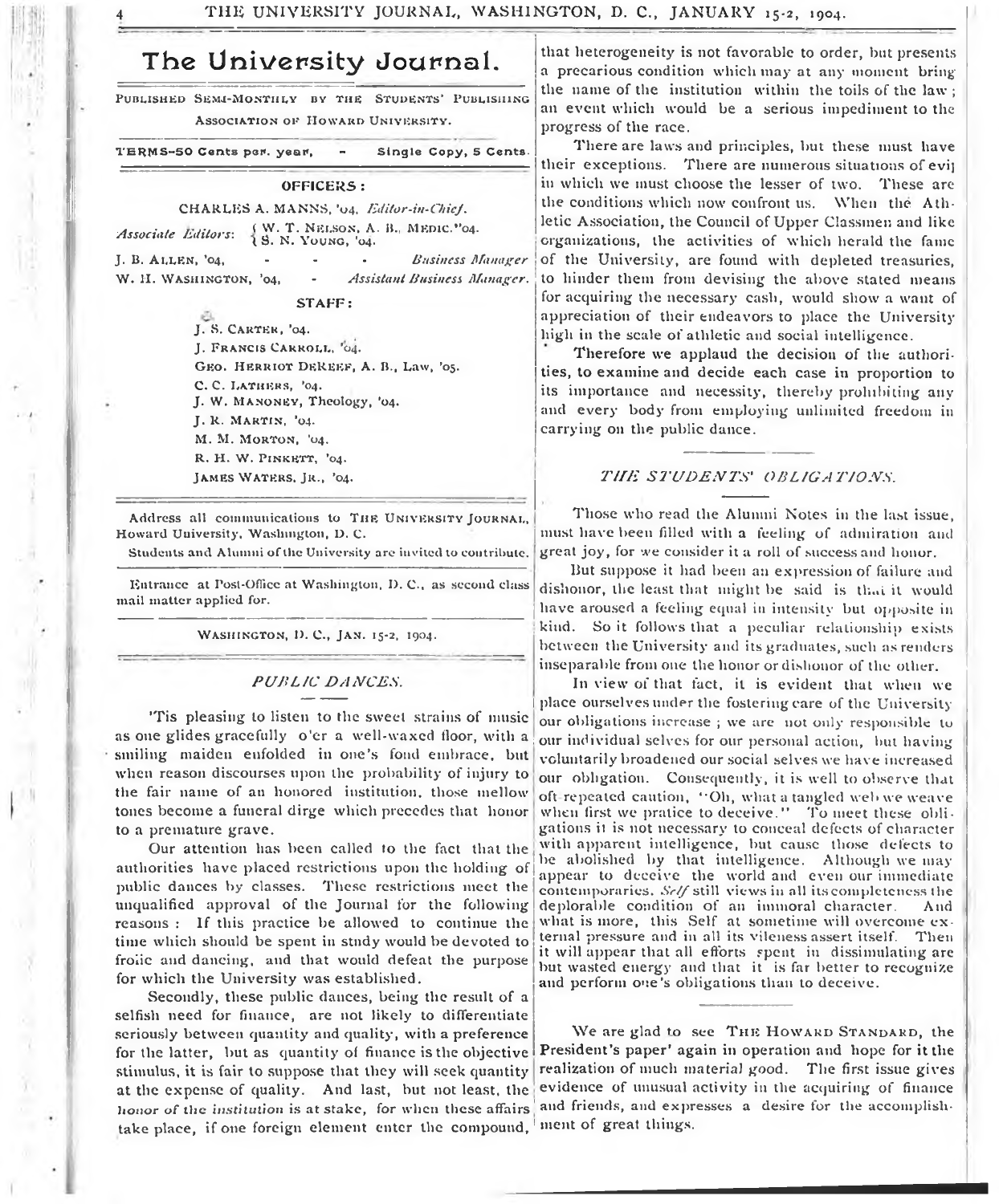#### **Theological Department.**

Christianity proposes to conquer the world by the power of truth and right and love. No wonder that President Eliot recently greeted the students of Harvard Divinity School saying, " The Christian ministry is now the most adventurous profession in the world, and for that reason I welcome you as men intending to undertake it."

The ministry offers a wide field of usefulness to the young man who wishes to do something for the welfare of humanity— who has something else in view other than liis own selfish aims. The world is calling for men— yes well prepared men both morally and intellectually. What a grand and noble thing to be truly an embassador of Christ, representing the power and dignity of His sovereignty. And will you respond to this call? The response to this gracious call will be of far more benefit to

society and to the world than your perpetual fault finding and criticisms. Oh that God would remove the beam out of jour eyes that you may see the duties and responsibilities which rest upon you.

The department is steadily moving onward and upward under the eminent leadership of Dr. Clark with his Competent faculty.

On January 5th Mr. T. G. Clark of the class '05 was called home on account of illness of his oldest sister, who departed this life on January 16th. The Department sympathize with Mr. Clark in his bereavement.

*y i*

> f ' The following gentlemen will take part in the "Maynard Prize Debate <sup>11</sup> S. B. Ross '05, and H. A. 1 ct'us '06, will speak on the affirmative. W E. Smith, John **II,** Dennis and J. W. Manoney will be the speakers on the negative. The third speaker on the affirmative will be announced later on. The subject for debate i» as follows: Resolved, That representation in Congress be reduced in those states that have enacted disfranchising laws.

Mr. D. M. Baxter will represent the Department in the "Alpha Phi Prize Debate".

The subject of our last missionary meeting which **i** was held January 15th, was China. A very excellent 1 paper by Mr. I. S. Holness was the feature of the meeting.

J. W. M.

#### Law Department Notes.

Hon. Jol). Barnard of the District Supreme Court, a member of the Board of Trustees of Howard University, tecently visited us and complimented the school upon its excellent showing. He expressed the desire of the Trustee Board for a closer union between the various departments, a wish which met the hearty approval of all present.

#### *Moot Court—Justice Richardson.*

Allegheny vs. Simkins & Slick; demurrer to declar- ton; Custodian, R. L. Williams.

ation sustained and leave granted plaintiffs to amend; plaintiffs' attorneys, Farrington and Calloway; defendant's attorneys, Jones and Watts.

Morris vs. Brown; slander; verdict for defendant; plaintiff's attorneys, Parker and Mason; defendant's attorney, Mrs. Heath.

Snarles vs. Cross; on trial; plaintiff's attorney Hill; defendant's attorneys, Wright and Waters.

Morris vs. Brown; motion for a new trial granted ; plaintiff's attorneys, Parker and Mason; defendant's attorney, Heath.

#### **Graduates and Under graduates.**

While many are disturbed over the inactivity and in. difference of the graduates and are greatly interested in the organization of an Alumni Association, it is well to again call attention to the pathological conditions of the under graduate societies with a view to ameliorating the same. While the relation between the school and the alumni presents a very sad and deplorable state of affairs we can't help hut think that the foundation for such estrangement is laid during under graduate days.

The blow dealt our literary societies three years ago is having its deadly effect and unless the zealous efforts of the few who are laboring for its revival are met with some encouragement very soon, at the dawning of a new school year we shall be confronted with a situation that promises to be still more alarming. When we glance back over the years, noting the flourishing condition and praiseworthy results of these societies with which the present offers an inglorious contrast, we cannot believe that in spite of our hopes and endeavors these societies are going to pass out of existence. Wnen they have time and again reflected credit upon their Alma Mater are they now to be neglected ? Are our text books all that should concern us ? Do not<sub>4</sub> the literary societies also prepare us for the sterner pursuits of life ?

This year the society is experiencing the greatest difficulty in getting members to participate. Realizing the necessity of a thorough training it is with the greatest hesitancy and timidity that the members allow themselves to be chosen as disputants.

Therefore while we are so assiduously employing our time with a view of organizing an Alumni Association let us not entirely forget our under graduate societies and our work besides being of a most commendable natureywill greatly increase the loyalty of the students for their Alma Mater. Charity begins at home.

J. S. C.

The Athletic Association of Howard University elected the following officers for the Winter Term : President, J. B. Allen ; Vice-President, F. D. Morton; Secretary. J. H. Roberts; Treasurer, W. H. Washing-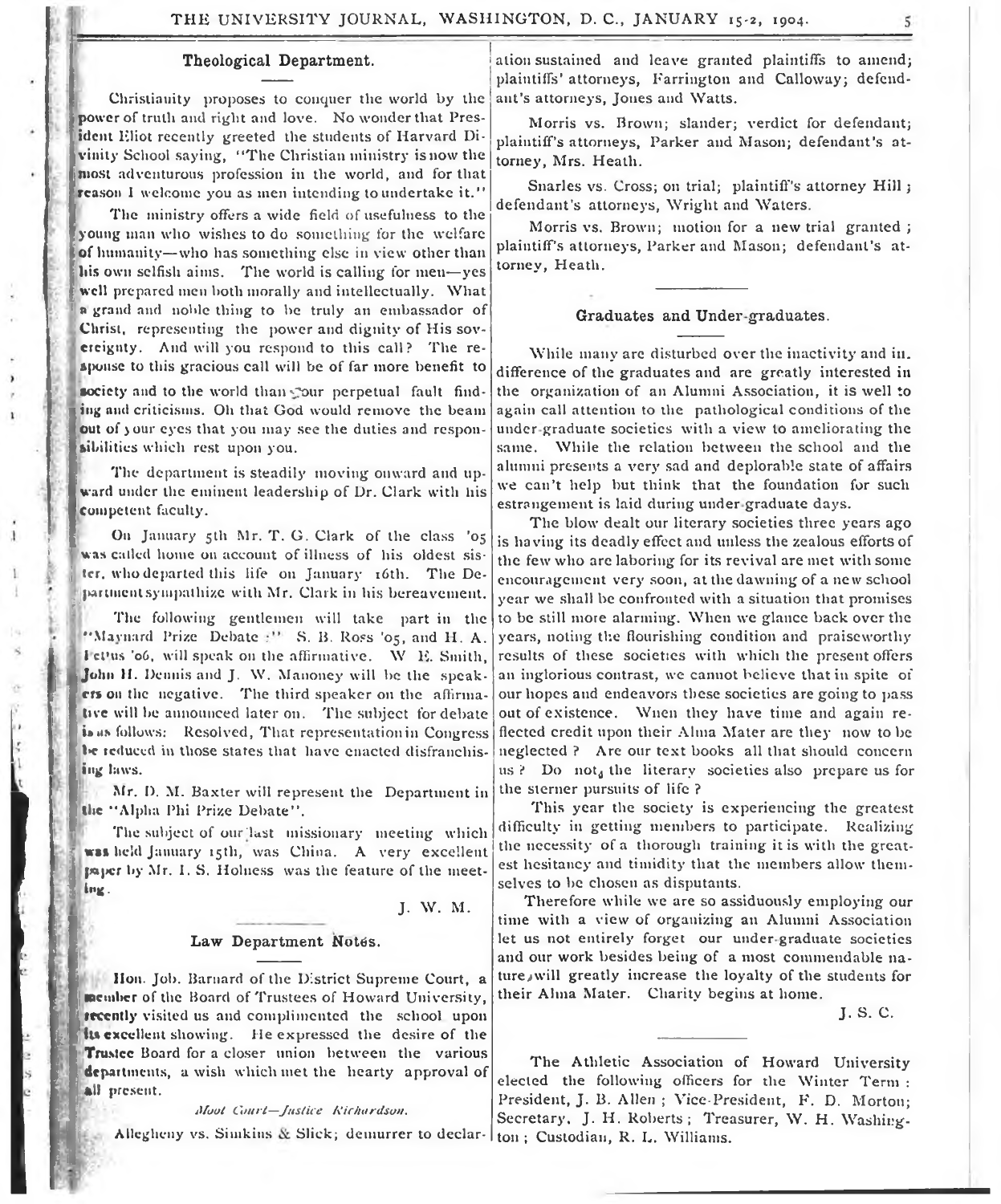#### THE UNIVERSITY JOURNAL, WASHINGTON, D. C., JANUAKY 15-2, 1904.

#### **An Interesting Meeting in the Chapel.**

On Wednesday, the 20th inst., the students were favored with a visit from Messrs. Fred. B. Smith and Fred Butler, prominent Y. M. C. A. workers, who were then carrying on great meetings for the local Association They were not too busy to call on Howard University they paid a call which every student seems to have enjoyed. Mr. Smith discoursed on the importance of professing Christ; saying that no one who lives a Christian, will find life a failure. Mr. Butler used his rich baritone voice in the rendition of several songs, which proved delightful.

On Friday following, the Associated Charities ten dered the students a lecture on Consumption; which was participated in by Drs. A. H. Staples and J. R. Wilder, and Mr. C. F. Weller, General Secretary of the society Dr. Staples, who considered the ravages of the disease, said that about two. out of every three cases are of some form of consumption; that the disease is more prevalent among the colored people, who do not pay strict observance to the laws of health, and whose earlier ancestors migrated from a warmer country.

Dr. Wilder discussed the prevention and cure of the disease; saying that the disease is not so hereditary as is supposed ; that what is more inherited than consumption is physical feebleness, which invites it. " Sunlight and fresh air," said he, "are more beneficial than drugs. The man who would protect himself from the disease, should strive to increase his vitality; and this he may do with good food and exercise; clean living without and  $\beta$  expression cannot data said said shift in within".

Mr. Weller reviewed the story of the doctors by a number of stereopticon views showing the haunts of consumption in Washington, and the modern means used to combat the disease. "Three-fifths of the number of persons helped," remarked he, "are colored ; I can count the number of colored people who help on my fingers." But their help, he explained, had not been much solicited. **<sup>j</sup>** This meeting was presided over very gracefully by Prof. Geo. W. Cook. And let me add that students generally hope that meetings like these will be of frequent occurrence.

J. R. M.

J

#### **The Lost Chord Found.**

Dr. Robert L. Jones, captain of the foot ball team in '95, and one of Howard's star players, Academic1 '96, and Medical, 02, is successfully engaged in his pro ! fession in Charleston, W. Va. He writes : "I received two sample copies of The University Journal, and nothing pleases me more than to note such a step at my Alma Mater. I was more than pleased to know that the Journal has been brought to life again and I do wish for it a long and prosperous life. May it live as long as the University raises its lofty head upon that beautiful hill and looks majestically over the Capital City. Later I shall give an account of the team of '95."



*Manufacturers and Importers.* LADY ATTENDANT 623 7th Street N. W.

## Bennett B. Slade **MERCHANT TAILOR.** *N* Phone 1133-M. Branch 503 14th St., N. W., O.). New Willa.d Hotel. Cleaning-, Altering and Repairing. IOII E St. N. W. **CE ORDERS CALLED FOR AND DELIVERED.**

### THE UNIVERSITY JOURNAL FOR SALE AT

Eshleman's, 14th St. and Pierce Place N. W. Metropolitan News Stand, 15th and M St. N. W. Cardozo's Pharmacy, 12th and R Sts. N. W.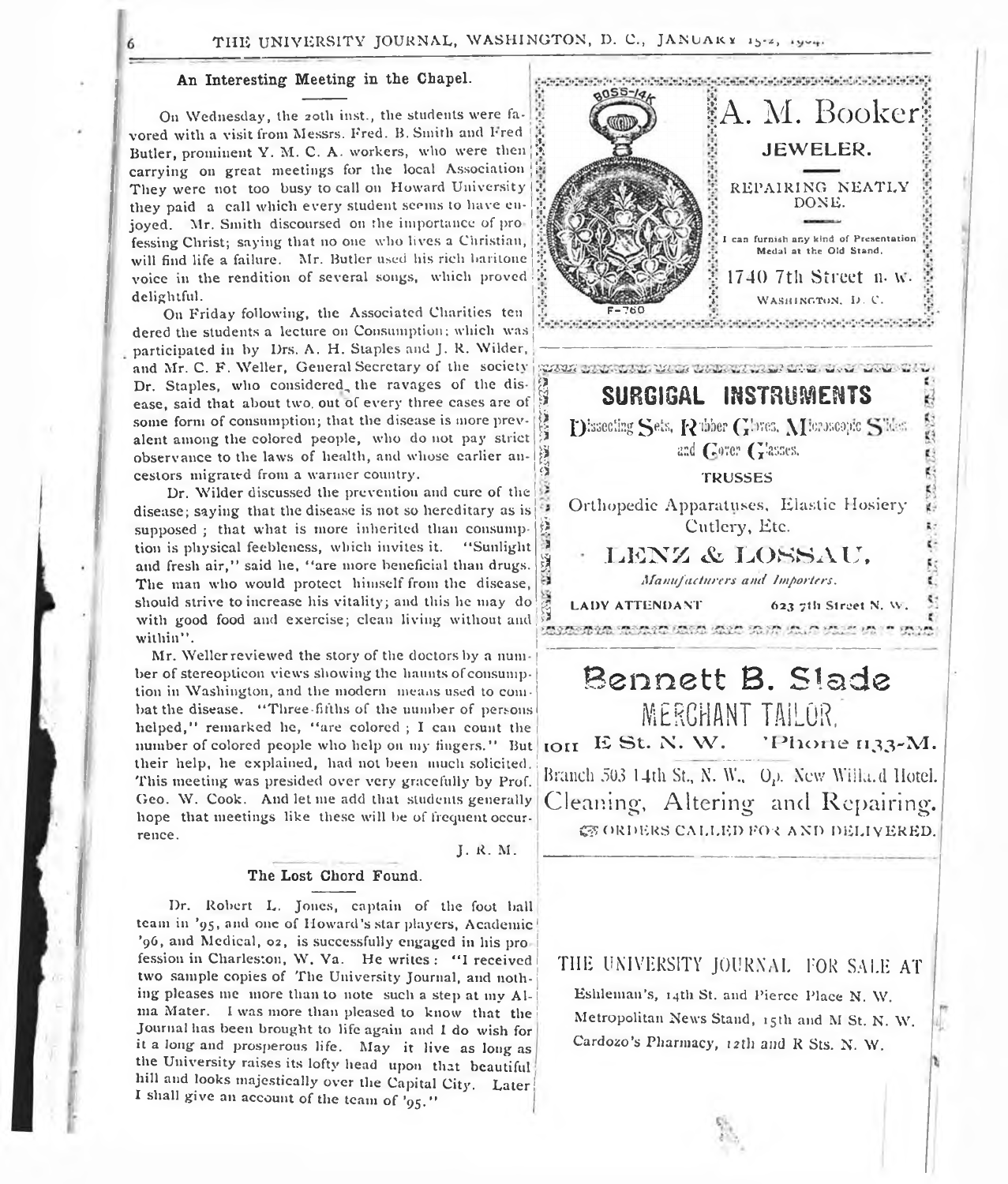